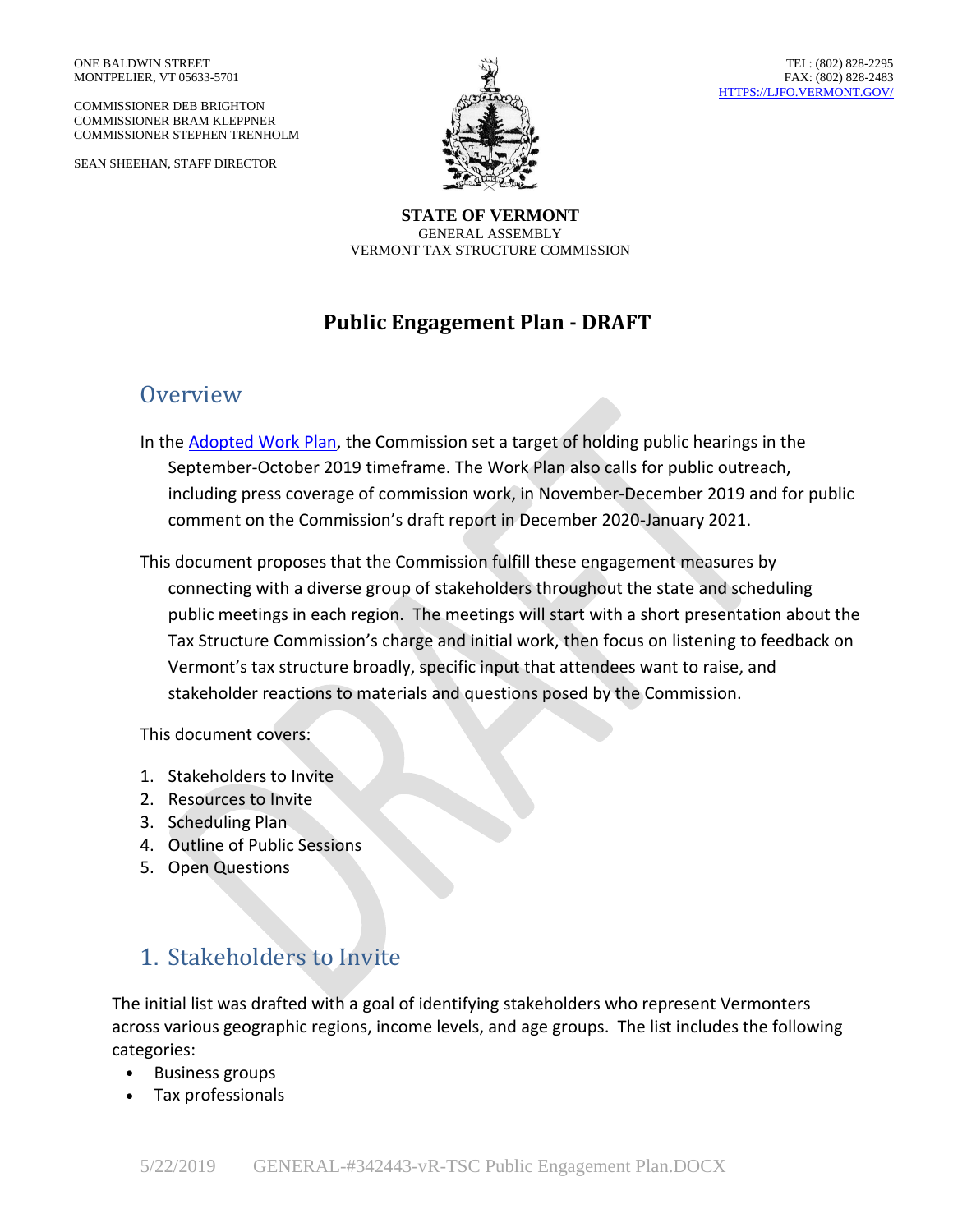Vermont Tax Structure Commission Public Engagement Plan - DRAFT  $2|P \text{ a } g e$ 

- Education advocates
- Housing and land use advocates
- Local governments and commissions
- Low-income advocates
- Advocates for seniors

#### Business groups • Associated General Contractors of Vermont • Associated Industries of Vermont • Lake Champlain Chamber of Commerce • Vermont Association of Realtors • Vermont Business Roundtable • Vermont Businesses for Social Responsibility • Vermont Chamber of Commerce and regional chambers Tax professionals • Vermont Chapter of the National Association of Tax Professionals • Vermont Society of CPAs • Vermont Tax Practitioners Association Education advocates • Vermont Independent Schools Association • Vermont National Education Association • Vermont Principals' Association • Vermont School Boards Association • Vermont Superintendents Association Housing and land use advocates • Vermont Affordable Housing Coalition • Vermont Housing and Conservation Board • Vermont Housing Finance Agency • Vermont Land Trust Local governments and commissions • Vermont Association of Planning and Development Agencies • Vermont League of Cities and Towns Low-income advocates • Community Action Agencies o Community Action in Southwestern Vermont (aka BROC) o Capstone Community Action o Champlain Valley Office of Economic Opportunity o Northeast Kingdom Community Action o Southeastern Vermont Community Action Advocates for seniors • AARP • Area Agencies on Aging o Age Well VT (formerly Champlain Valley Agency on Aging) o Central Vermont Council on Aging o Northeast Kingdom Council on Aging o Senior Solutions: Council on Aging for Southeastern Vermont o Southwestern Vermont Council on Aging

*The Tax Structure Commission recognizes that this list of stakeholders does not include advocacy groups for young adult Vermonters, domestic in-migrants, and international immigrants – three groups that are essential to the future of Vermont's workforce and the sustainability of its tax base. The Commission is not aware of groups that advocate on tax issues related to these groups. Certainly, all interested Vermonters are welcome and encouraged to attend the regional events or provide feedback in the manner that is easiest for them to do so.*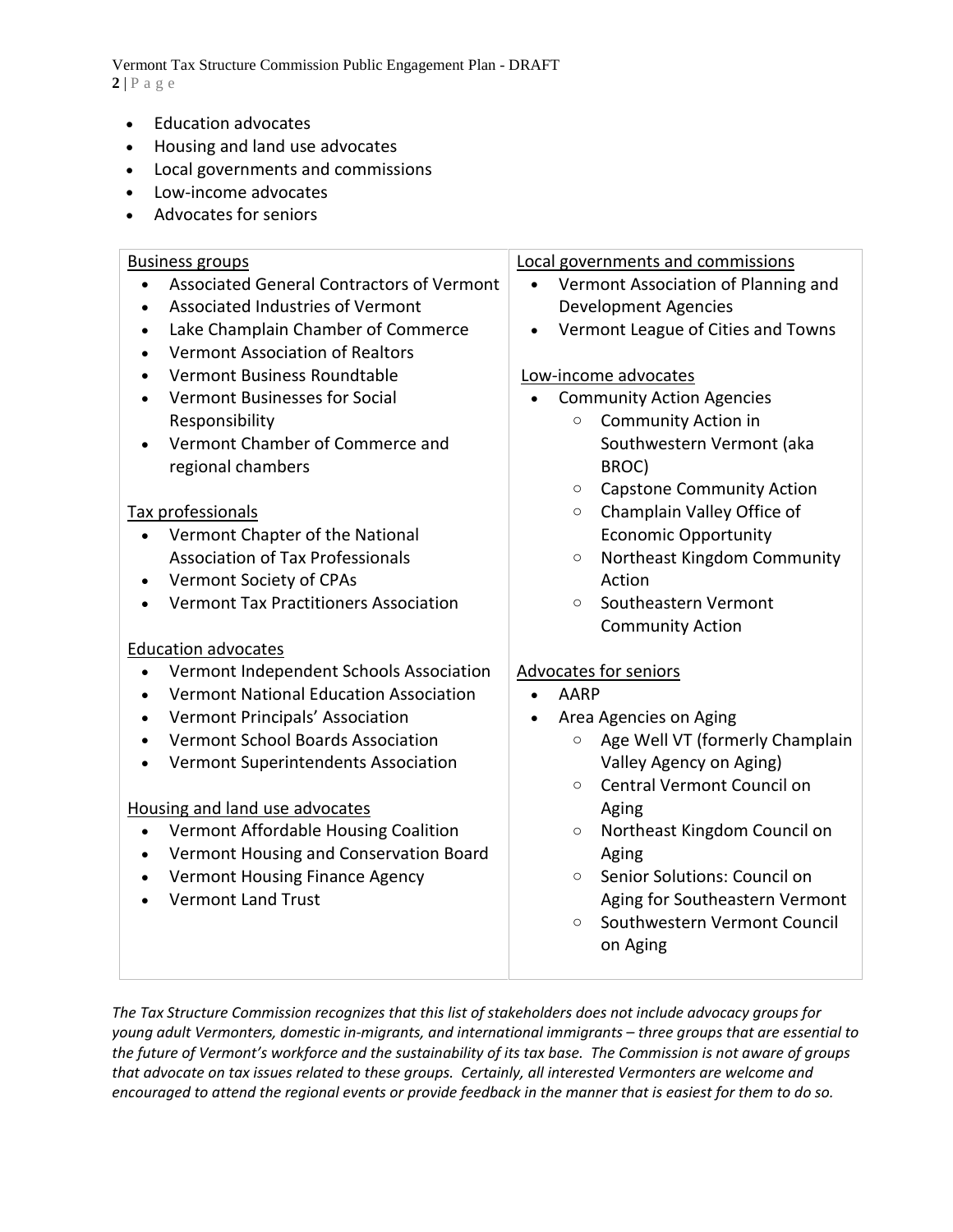Vermont Tax Structure Commission Public Engagement Plan - DRAFT **3** | P a g e

### 2. Resources to Invite

Some academics and think tanks in the state have addressed issues related to the Commission's work and should be invited to public sessions, including:

- Center for Rural Studies at University of Vermont
- Environmental Tax Policy Institute at Vermont Law School
- Ethan Allen Institute
- Gund Institute at University of Vermont
- Public Assets Institute

# 3. Scheduling Plan

- This draft proposes combining the September-October and November-December portions of the work plan and holding five sessions during that timeframe, one in each of five regions of the state: northeast (Newport or St. Johnsbury), northwest (Burlington), southeast (Brattleboro or Bellows Falls), southwest (Rutland), and central (Barre, Montpelier, or Randolph). Each of these regions has a number of organizations (e.g., community action agencies, area agencies on aging, planning and development agencies) familiar with the area and could prove valuable in advertising the public sessions. In addition, the business groups, tax professionals, and other stakeholders identified above would presumably have chapters or affiliates in that region. An editorial board meeting could be scheduled for the same day.
- This draft tentatively proposes that the Commission return to the five regions in November 2020 with an update and presentation of preliminary findings, although that plan can be adapted based on the experience of the first round. This timeframe is slightly ahead of the target stated in the adopted work plan for two reasons: 1) because early to mid-November is more conducive to public participation than the holiday season, and 2) to allow more time to incorporate feedback into the Commission's final report.
- To ensure maximum participation, staff will reach out to the stakeholders by June to identify a fall date for each region. Ideally, the meetings will be piggybacked on an existing meeting of a chamber or other membership organization, as long as they are amenable to making this portion of their meeting open to the public. Once the five dates and locations are finalized, staff will issue a statewide media advisory and also inform the identified stakeholders, as well as legislators and relevant state agencies.